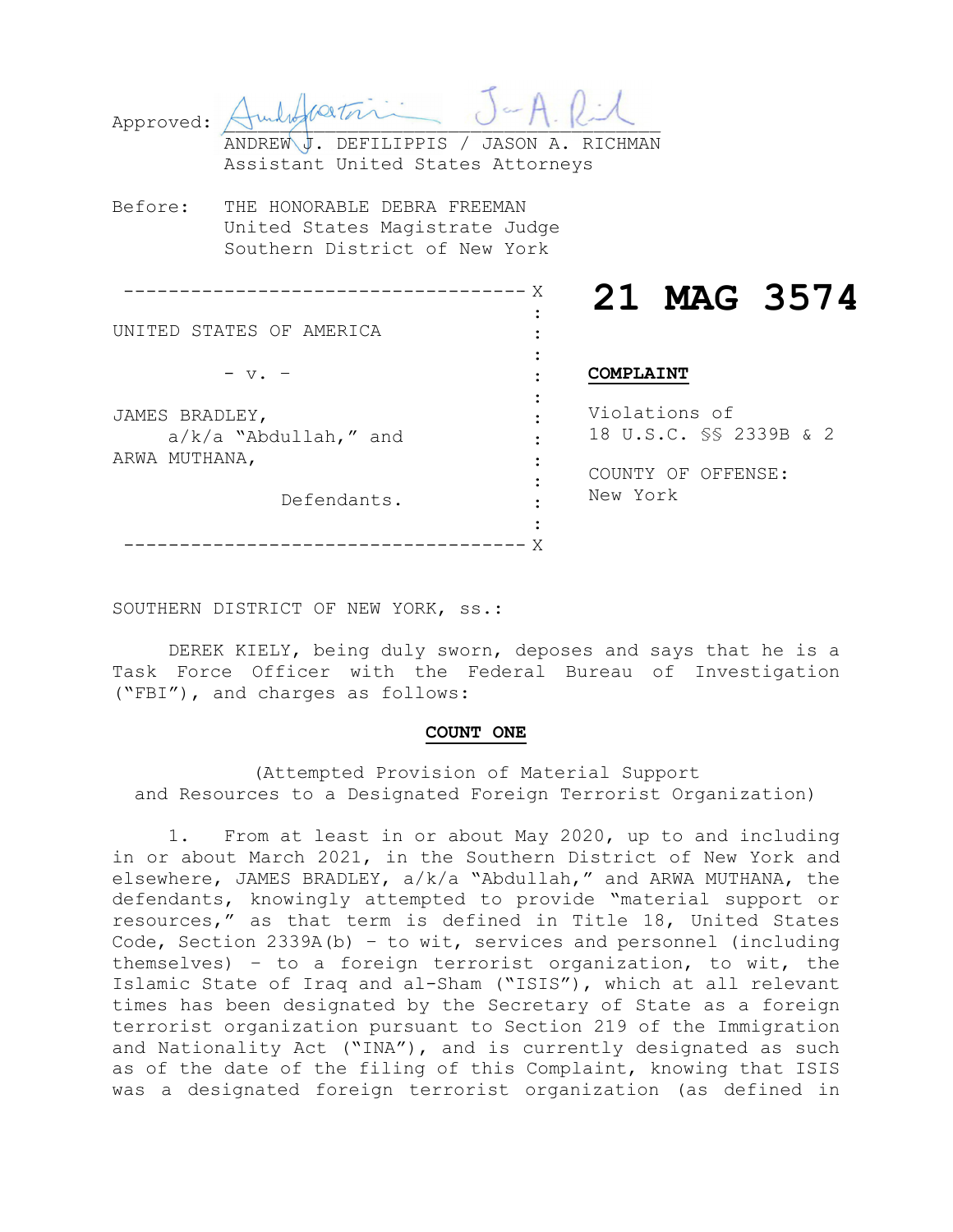Title 18, United States Code, Section 2339B(g)(6)), that ISIS engages and has engaged in terrorist activity (as defined in section 212(a)(3)(B) of the INA), and that ISIS engages and has engaged in terrorism (as defined in section 140(d)(2) of the Foreign Relations Authorization Act, Fiscal Years 1988 and 1989).

(Title 18, United States Code, Sections 2339B and 2.)

#### **COUNT TWO**

(Conspiracy to Provide Material Support and Resources to a Designated Foreign Terrorist Organization)

2. From at least in or about May 2020, up to and including in or about March 2021, in the Southern District of New York and elsewhere, JAMES BRADLEY, a/k/a "Abdullah," and ARWA MUTHANA, the defendants, and others known and unknown, knowingly combined, conspired, confederated, and agreed together and with each other to provide "material support or resources," as that term is defined in Title 18, United States Code, Section 2339A(b), to a foreign terrorist organization, to wit, ISIS, which at all relevant times was designated by the Secretary of State as a foreign terrorist organization pursuant to Section 219 of the INA, and is currently designated as such as of the date of the filing of this Complaint.

3. It was a part and an object of the conspiracy that JAMES BRADLEY, a/k/a "Abdullah," and ARWA MUTHANA, the defendants, and others known and unknown, would knowingly provide ISIS with material support and resources – to wit, services and personnel (including themselves) - knowing that ISIS was a designated foreign terrorist organization (as defined in Title 18, United States Code, Section 2339B(g)(6)), that ISIS engages and has engaged in terrorist activity (as defined in section  $212(a)$  (3)(B) of the INA), and that ISIS engages and has engaged in terrorism (as defined in section 140(d)(2) of the Foreign Relations Authorization Act, Fiscal Years 1988 and 1989), in violation of Title 18, United States Code, Section 2339B.

(Title 18, United States Code, Section 2339B.)

The bases for my knowledge and the foregoing charges are, in part, as follows:

4. I am a Task Force Officer currently assigned to the FBI New York Joint Terrorism Task Force. I have been personally involved in the investigation of this matter, and I base this affidavit on that personal experience, as well as on my conversations with other law enforcement agents, and my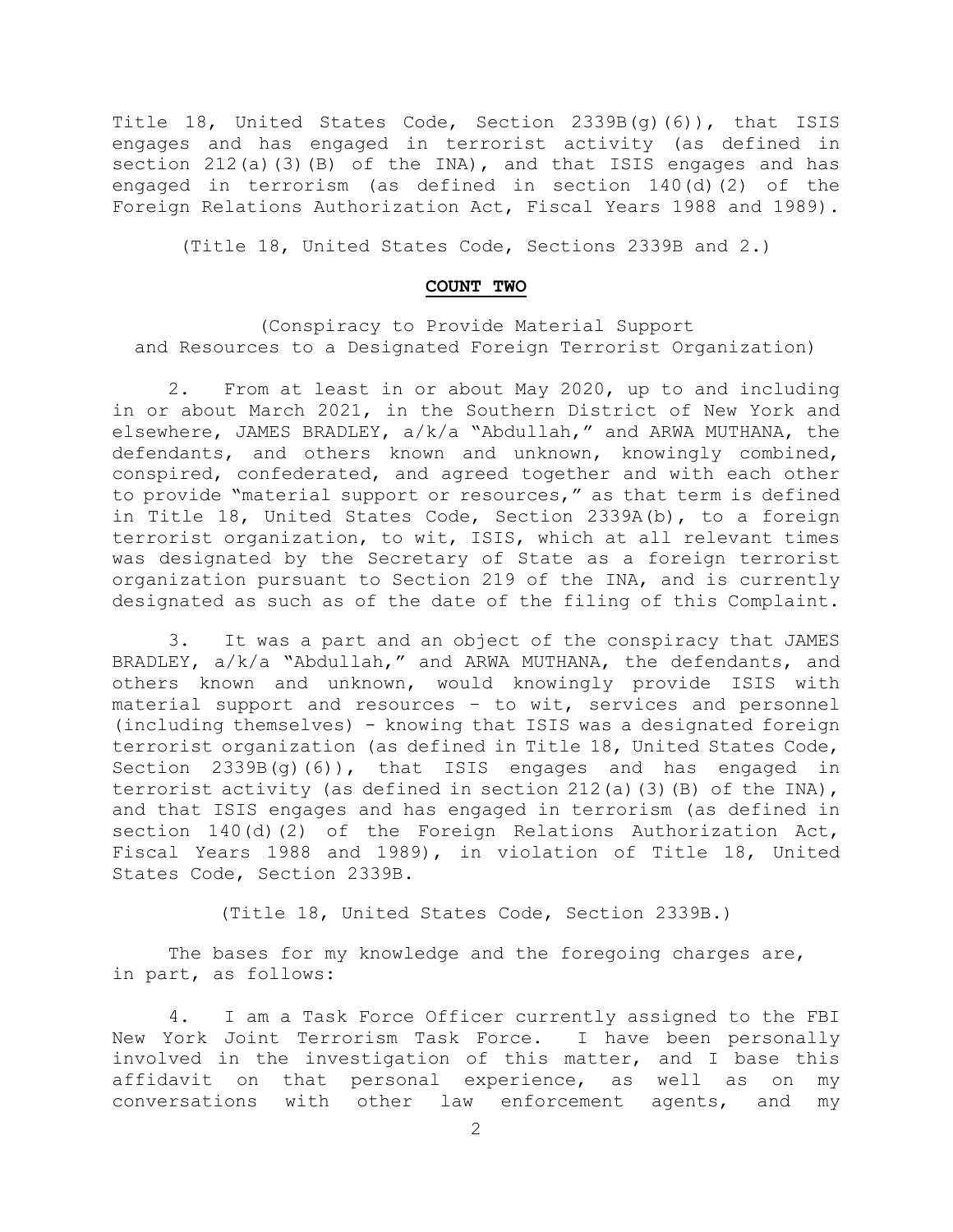examination of various reports and records. Because this affidavit is being submitted for the limited purpose of demonstrating probable cause, it does not include all the facts that I have learned during the course of my investigation. Where the contents of documents and the actions, statements, and conversations of others are reported herein, they are reported in substance and in part, except where otherwise indicated.

#### **Overview**

5. As set forth in greater detail below, JAMES BRADLEY, a/k/a "Abdullah," and ARWA MUTHANA, the defendants, are ISIS supporters who attempted to travel to the Middle East to join and fight for ISIS. Since at least in or about May 2020, BRADLEY, who is based in the Bronx, New York, has expressed his support for ISIS and his desire to join the group overseas or commit a terrorist attack in the United States, including in recorded conversations with an undercover officer ("UC-1") with the New York City Police Department ("NYPD"). Among other things, BRADLEY told UC-1 that he wanted to attack soldiers at the United States Military Academy in West Point, New York ("West Point"), and travel to the Middle East or Africa to join ISIS. In addition, BRADLEY has used his social media and other electronic accounts to post and distribute materials promoting ISIS and violent attacks. For example, BRADLEY sent UC-1 videos of speeches by Abu Bakr al-Baghdadi, the now-deceased former leader of ISIS, and of the June 3, 2020 stabbing of an NYPD officer along with a message referring to the perpetrator as "our brother." BRADLEY has also posted images of ISIS flags and armed fighters to his social media accounts.

6. In or about late January 2021, JAMES BRADLEY, a/k/a "Abdullah," the defendant, married ARWA MUTHANA, the defendant, in an Islamic marriage ceremony. Before and after their marriage, BRADLEY and MUTHANA discussed, and then planned and attempted to, travel to the Middle East together in order to join and fight with ISIS. Specifically, in or about early March 2021, BRADLEY traveled from New York to Alabama to visit MUTHANA. BRADLEY and MUTHANA subsequently traveled together to New York in order to begin their journey to join ISIS. BRADLEY told UC-1 that he wanted to travel to the Middle East with MUTHANA via cargo ship to "fight among the rank[s] of the Islamic State." BRADLEY also told a second undercover NYPD officer ("UC-2") that he had a "dream" that he gave the "bay'ah," or oath of allegiance, to Abu Ibrahim al-Hashimi al-Qurashi, the current leader of ISIS. BRADLEY paid UC-2 \$1,000 to gain passage on a cargo ship for BRADLEY and MUTHANA so that they could travel to the Middle East and join ISIS. On or about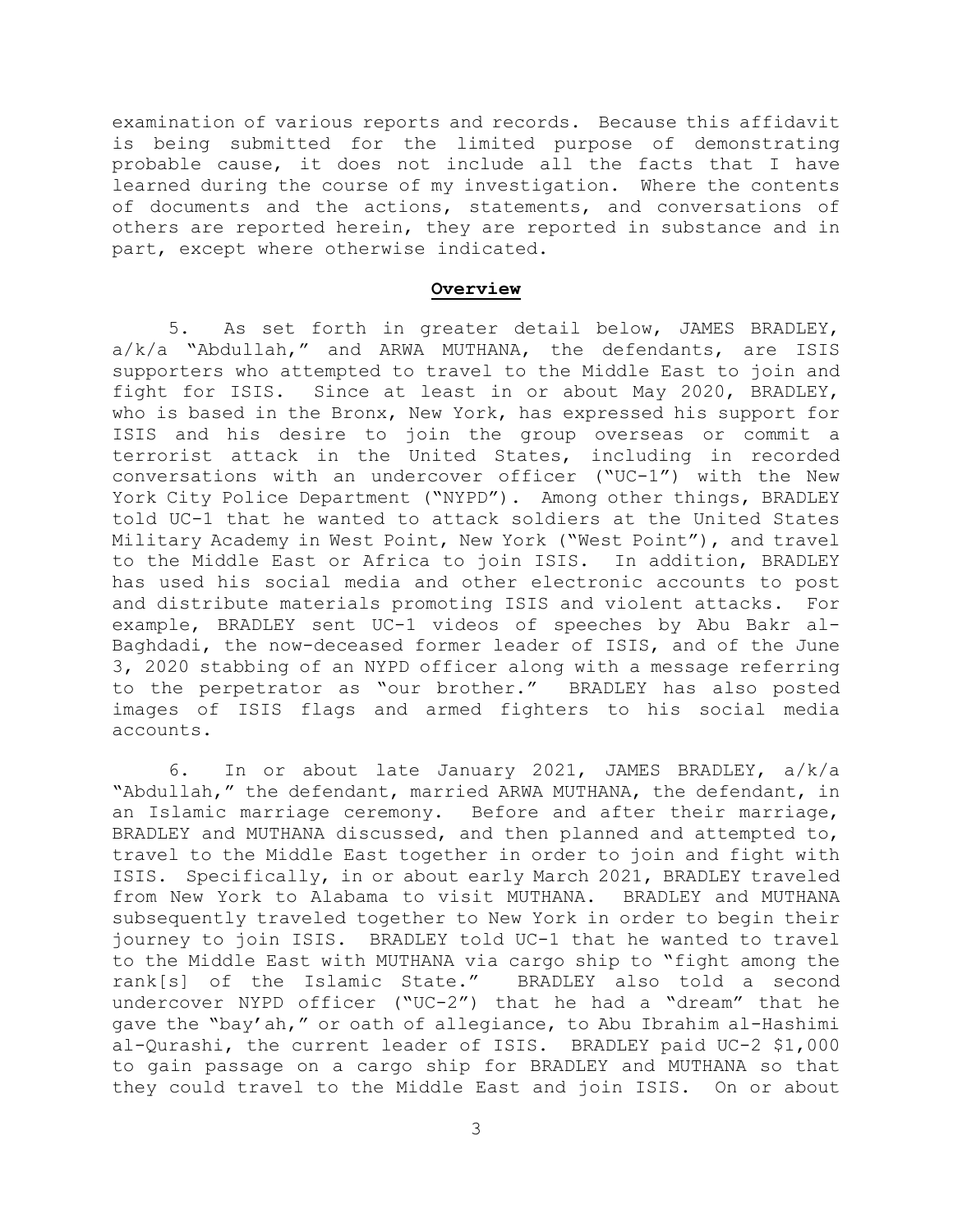March 31, 2021, MUTHANA told UC-2 that MUTHANA wanted to travel to the Middle East so that she, too, could "fight in [the] sake of Allah." When asked about what she would do after traveling, MUTHANA responded, "the State. . . the Islamic State," referring to ISIS.

7. On or about March 31, 2021, the FBI arrested JAMES BRADLEY, a/k/a "Abdullah," and ARWA MUTHANA, the defendants, after they traveled to a seaport in Newark, New Jersey in order to board a cargo ship and begin their journey to join ISIS. Following the arrests, MUTHANA waived her Miranda rights and stated, in substance and in part, that she was willing to fight and kill Americans. The FBI also seized, among other things, what appears to be a handdrawn image of a jihadi flag commonly used by ISIS from a previous residence of BRADLEY.

### **The Islamic State of Iraq and al-Sham**

8. On or about October 15, 2004, the United States Secretary of State designated al Qaeda in Iraq ("AQI"), then known as Jam' at al Tawid wa' al-Jahid, as a Foreign Terrorist Organization ("FTO") under Section 219 of the INA and as a Specially Designated Global Terrorist entity under Section l(b) of Executive Order 13224. On or about May 15, 2014, the Secretary of State amended the designation of AQI as an FTO under Section 219 of the INA and as a Specially Designated Global Terrorist entity under Section 1(b) of Executive Order 13224 to add the alias Islamic State of Iraq and the Levant ("ISIL") as its primary name. The Secretary of State also added the following aliases to the FTO listing: The Islamic State of Iraq and al-Sham, The Islamic State of Iraq and Syria, ad-Dawla al-Islamiyya fi al-Iraq wa-sh-Sham, Daesh, Dawla al Islamiya, and Al-Furquan Establishment for Media Production. On or about September 21, 2015, the Secretary added the following aliases to the FTO listing: Islamic State, ISIL, and ISIS (which is the name used hereinafter). To date, ISIS remains a designated FTO.

9. Based on my participation in this investigation and my review of open source reporting, I know, among other things, that on or about September 21, 2014, then-ISIS spokesperson Abu Muhammad al-Adnani ("Adnani") issued a recorded statement calling for attacks against citizens  $-$  civilian or military  $-$  of the countries participating in the United States-led coalition against ISIS. Adnani specifically called for suicide bombings, shootings, and vehicle attacks.

10. ISIS members and associates make and have made public statements and issued public declarations, which, among other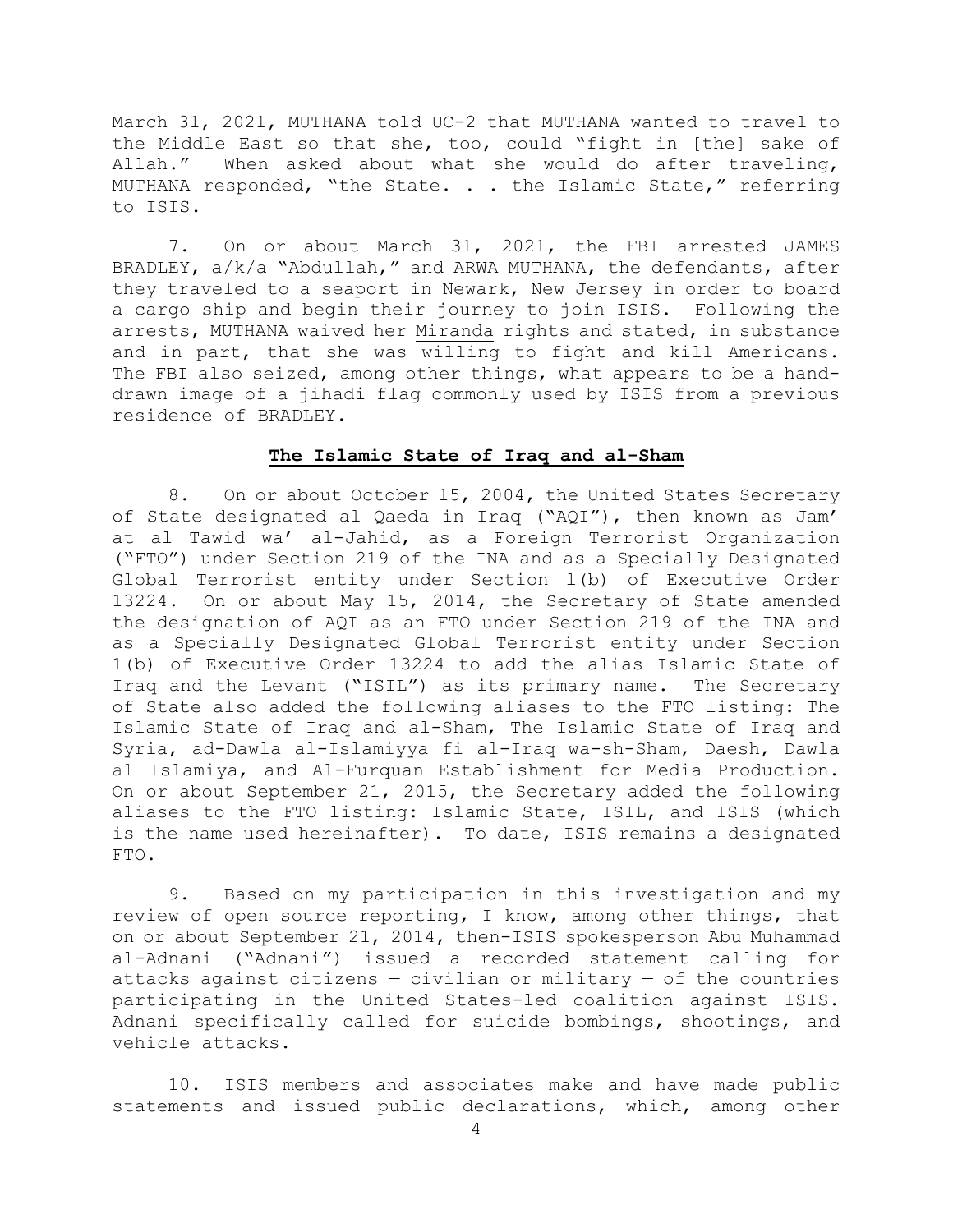things, (a) proclaimed and acknowledged that acts of violence had been committed by ISIS; (b) threatened future acts of violence if ISIS's demands were not met; and (c) were intended to promote and foster the prestige and standing of ISIS. ISIS has claimed responsibility for the following terrorist attacks, among others: (i) on or about November 13 and 14, 2015, a group of attackers carried out attacks in Paris, France, which killed approximately 130 people; (ii) on or about March 22, 2016, a group of attackers carried out bombings in Brussels, Belgium, which killed at least 32 people; and (iii) on or about July 14, 2016, an attacker used a truck to run over civilians in Nice, France, killing more than 80 people and injuring more than 300.

11. To gain supporters, ISIS, like many other terrorist organizations, spreads its message using social media, Internet platforms, and email. Using these platforms, ISIS has disseminated a wide variety of recruiting materials and propaganda through social media, which includes photographs and videos depicting ISIS activities, including beheadings and other atrocities, as well as audio and video lectures by members of ISIS and members of other Islamic extremist organizations.

12. Among other Internet and social media platforms, ISIS has popularized the use of end-to-end encrypted communication services and applications as a means of recruiting, communicating with, and disseminating terrorist training materials and propaganda to its members and supporters. ISIS members and supporters use various applications to communicate.

## **BRADLEY's Devotion to ISIS and Communications with UC-1**

13. Based on my participation in this investigation, including my conversations with UC-1, my review of recordings made by UC-1 and UC-2,<sup>1</sup> and my review of draft transcripts and summaries of these recordings, I have learned the following, in substance and in part:

<sup>1</sup> UC-1 and UC-2 recorded meetings with BRADLEY and MUTHANA referenced herein, which meetings were conducted in English with some Arabic, using a video and/or audio recording device. All quotations, transcriptions, or summaries of these meetings, and any translations of Arabic text or communications, are drafts and are subject to revision. All communications quoted herein were in English unless otherwise noted.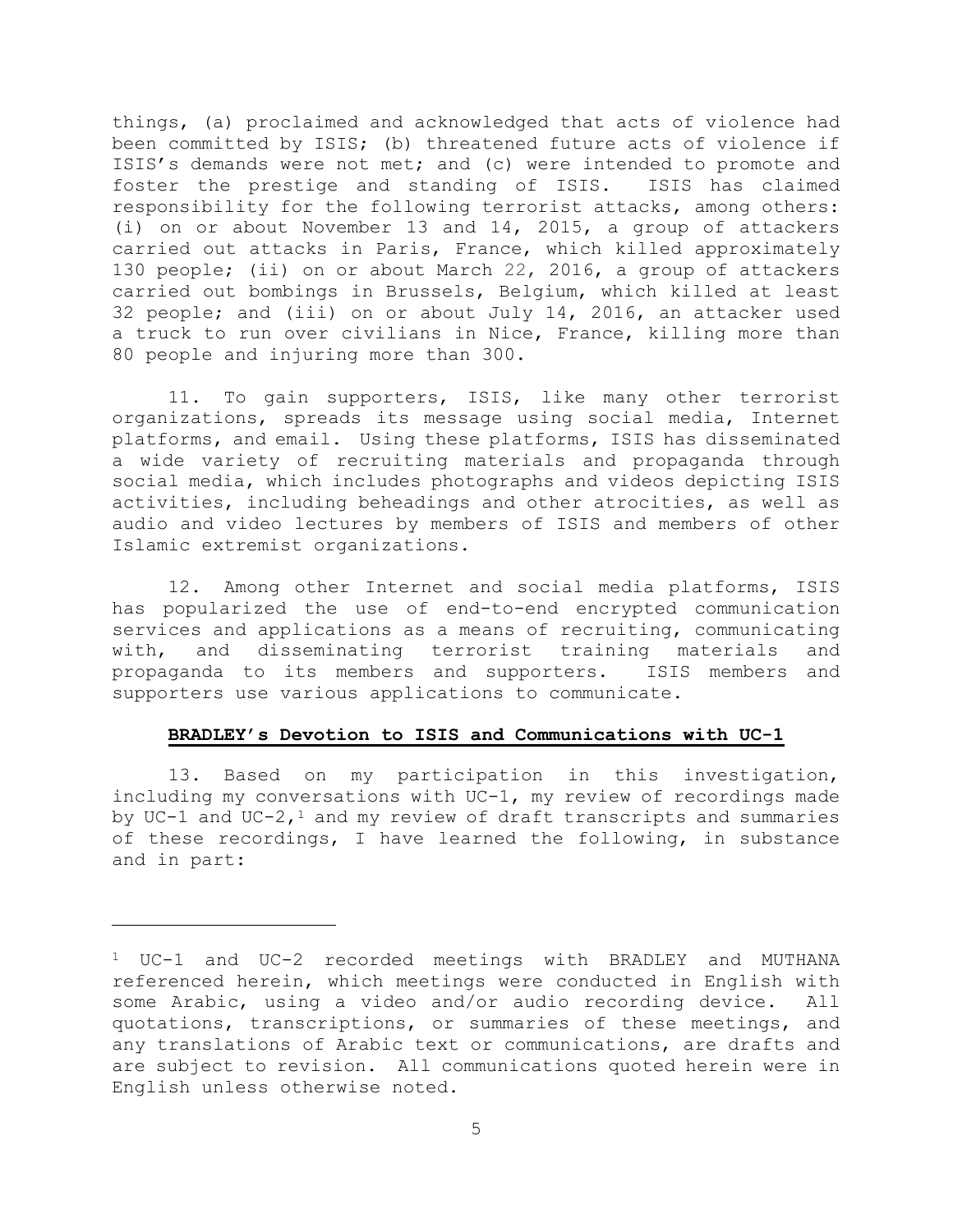a. In or about 2019, JAMES BRADLEY, a/k/a "Abdullah," the defendant, and another New York City-based individual ("Individual-1") planned to travel to Afghanistan to join the Taliban and attack American soldiers fighting in Afghanistan. While BRADLEY ultimately decided not to travel to join the Taliban – due in part to his stated concerns that Individual-1's travel did not adhere strictly enough to BRADLEY's ideological and religious convictions — Individual-1 was arrested on or about July 26, 2019 at John F. Kennedy International Airport as he attempted to board a plane bound for Thailand, for the purpose of subsequently joining the Taliban in Afghanistan. Individual-1 is pending trial in this District on charges of, among other things, attempting to provide material support for acts of terrorism. On the same date as Individual-1's arrest, BRADLEY participated in a voluntary interview with the FBI, during which BRADLEY stated, in substance and in part, that (i) he had intended to travel with Individual-1 to join the Taliban and become a martyr, but decided not to travel; (ii) BRADLEY did not support ISIS because of the widespread killing of innocent Muslims, but did not consider the American military to be innocent; and (iii) if a legitimate Islamic State in Afghanistan was established, he would travel there and pledge his allegiance to the Islamic State. Since that time, as described below, BRADLEY has continued to express his desire to carry out violence in support of radical Islamic ideology, directed his support and allegiance to ISIS, and attempted to travel overseas to join and fight for ISIS.

b. On or about May 27, 2020, UC-1 met with BRADLEY in or around the Bronx, New York. During the course of this meeting, the following occurred, in substance and in part:

i. BRADLEY told UC-1 that he believed that ISIS may be good for Muslims because ISIS was establishing a caliphate.2

ii. BRADLEY stated that if he could do "something" he would – which I understand, based on my training, experience, and participation in this investigation, to be a reference to carrying out an attack. BRADLEY explained that he did not mean killing innocent people, but instead that he would attack soldiers in places like West Point. BRADLEY further explained that if he could

<sup>&</sup>lt;sup>2</sup> Based on my training and experience, I have learned that a "caliphate" means an Islamic state under the leadership of an Islamic leader, and that one of ISIS's expressed goals is to create a global caliphate.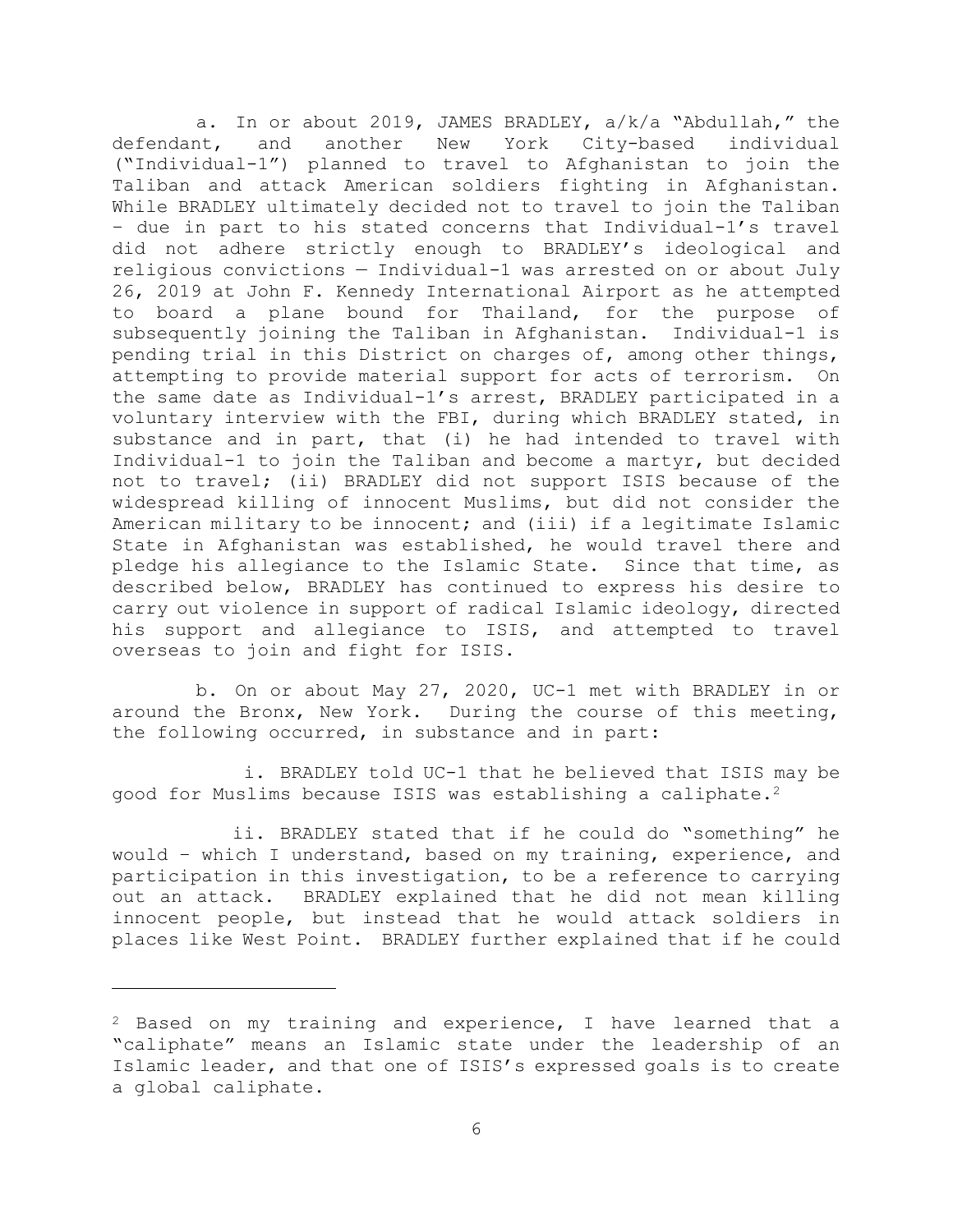not leave the United States because he might be on a terrorism watch list, he would do "something" in the United States instead.

c. On or about June 6, 2020, UC-1 met with BRADLEY in or around the Bronx, New York. During the course of this meeting, the following occurred, in substance and in part:

i. BRADLEY told UC-1 that he wanted to obtain a truck in order to start a construction business and for "something else."

ii. BRADLEY explained to UC-1 that he did not want to hurt civilians.

iii. BRADLEY again told UC-1 that he aspired to carry out an attack at West Point, and discussed potentially seeking to obtain a bomb or ammunition to carry out such an attack.

d. On or about June 18, 2020, UC-1 met with BRADLEY in or around the Bronx, New York. During the course of this meeting, BRADLEY stated to UC-1, in substance and in part, that his plan to attack a military base was something he really wanted to do and that it would be his contribution to the cause of jihad.<sup>3</sup>

e. On or about July 26, 2020, BRADLEY sent UC-1 three videos on an encrypted messaging application. Based on my review of the three videos and my conversations with other law enforcement officers and linguists, I have learned, in substance and in part, the following:

i. One of the videos is approximately five minutes long and contains footage of Abu Bakr al-Baghdadi, the now-deceased former leader of ISIS, speaking in English and promoting ISIS and its cause.

ii. One of the videos is approximately two minutes and 30 seconds long and depicts individuals who claim to be from ISIS forcing a prisoner dressed in an orange jumpsuit to dig his own grave before shooting him in the head.

iii. One of the videos is approximately one minute and 30 seconds long and depicts unknown males shooting uniformed military soldiers in the head.

<sup>&</sup>lt;sup>3</sup> Based on my training and experience, I have learned that "jihad" is an Arabic word meaning "struggle," and is often used by ISIS and other extremist groups to mean a fight against the enemies of Islam, or a "holy war."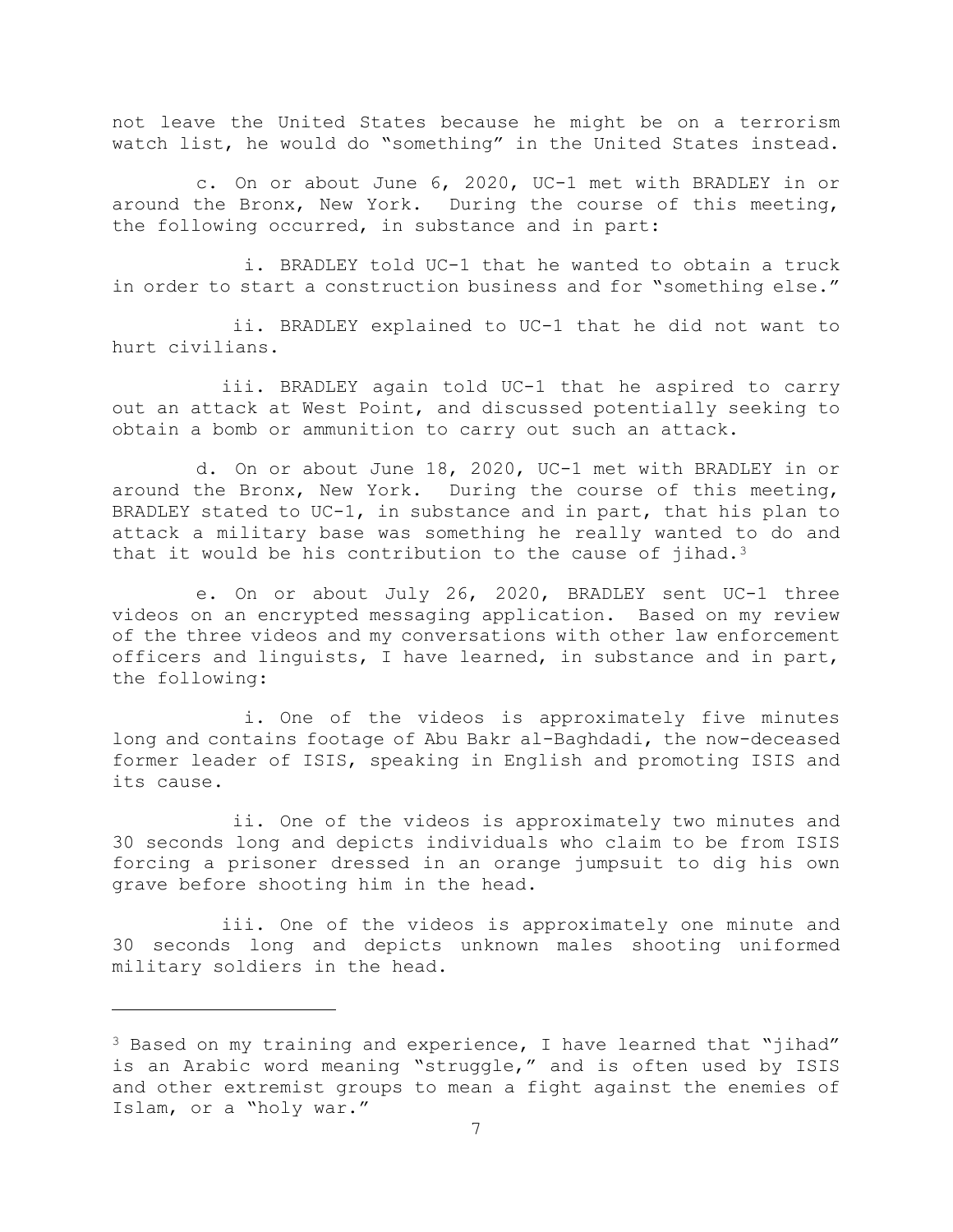f. On or about September 17, 2020, UC-1 met with BRADLEY in or around the Bronx, New York. During the course of this meeting, the following occurred, in substance and in part:

i. BRADLEY told UC-1 that BRADLEY planned to travel to Saudi Arabia, where his fiancé in Canada and his wife in Chile would meet him before traveling together to Yemen.

ii. When UC-1 asked BRADLEY why he wanted to travel to Yemen, BRADLEY responded that "we have a chapter there." Based on my training, experience, and participation in this investigation, I believe that "chapter" was a reference to a chapter within ISIS.

g. On or about October 22, 2020, BRADLEY sent UC-1 a video clip which showed, in part, the June 3, 2020 stabbing of an NYPD officer by an attacker ("Attacker-1"). Along with the video, BRADLEY wrote to UC-1 "Allahu Akbar check this out! Our brother." Based on my training and experience, I know that "Allahu Akbar" is an Arabic phrase that means "God is great" and is often used as a celebratory phrase.

h. On or about October 23, 2020, UC-1 met with BRADLEY in or around the Bronx, New York. During the course of this meeting, the following occurred, in substance and in part:

i. BRADLEY told UC-1 that Attacker-1 likely committed the stabbing attack because Attacker-1 was unable to leave the United States.

ii. BRADLEY told UC-1 that if the FBI came to arrest BRADLEY, he would shut the door, go nuts, grab a knife, and do something. BRADLEY then stated, "bro . . . if I get into it and I get them, and they get me then I'm martyred."

i. On or about November 6, 2020, UC-1 met with BRADLEY in or around the Bronx, New York. During the course of this meeting, the following occurred, in substance and in part:

i. BRADLEY told UC-1 that he planned to drive to Canada and fly to Pakistan with one of his wives, his brother-in-law, and his cousin.

ii. BRADLEY stated that he planned to travel to Afghanistan from Pakistan. When UC-1 asked BRADLEY which group he would be joining there, BRADLEY responded, "ISIS, bro." BRADLEY further stated that he intended to fight against the Taliban, American troops, and other illegitimate authority.

8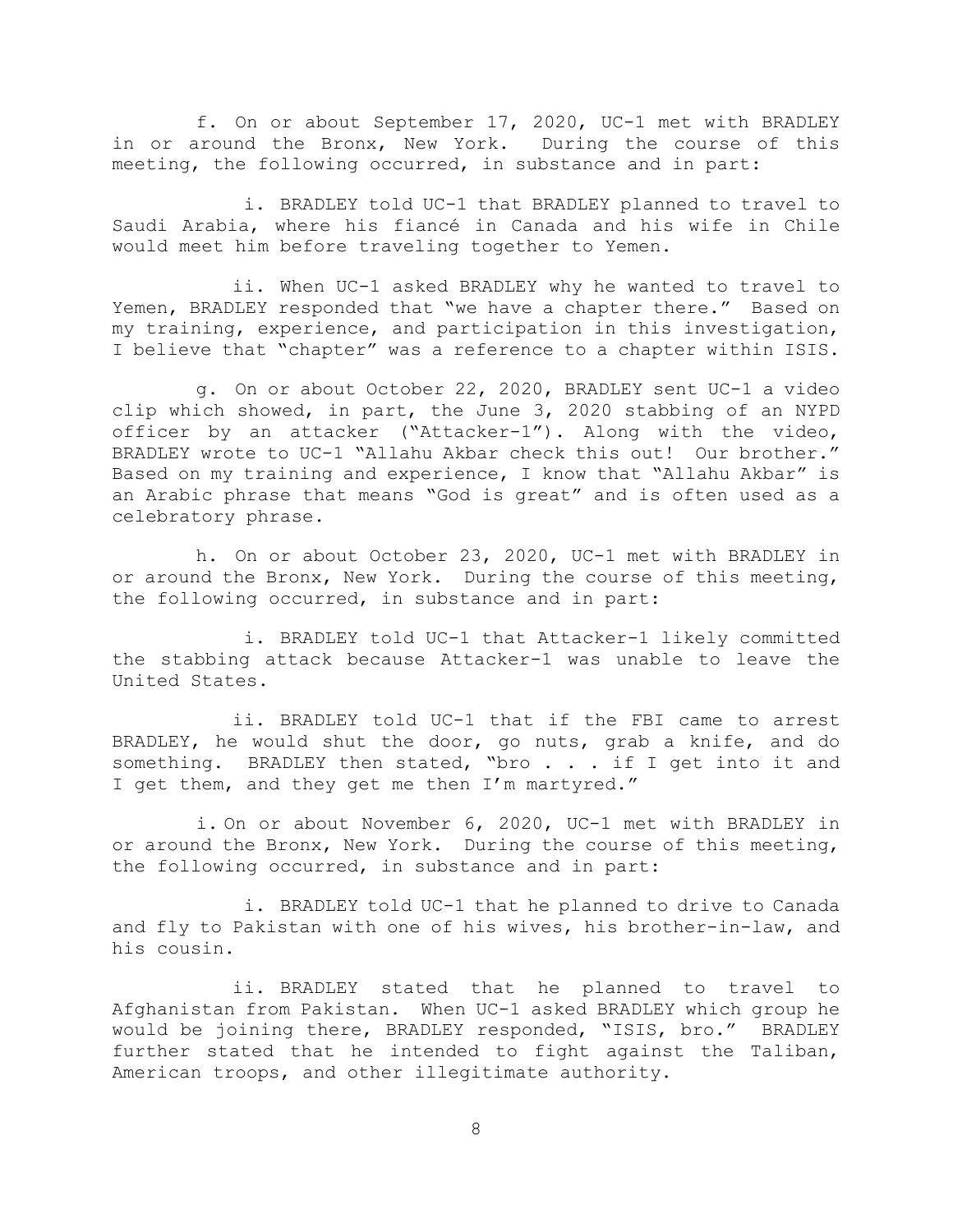# **BRADLEY's Support for ISIS and Terrorist Ideology on Social Media**

14. Based on my participation in this investigation, including my review of law enforcement reports, materials received pursuant to court-authorized search warrants, and publiclyavailable materials, I have learned, in substance and in part, the following:

a. On or about November 19, 2020, JAMES BRADLEY, a/k/a "Abdullah," the defendant, posted the following photograph on one of his Instagram accounts ("Bradley Instagram-1"), 4 depicting a man walking in the desert with a backpack and what I believe, based on my training and experience, to be a portion of the flag used by ISIS in the background:<sup>5</sup>



b. On or about November 21, 2020, BRADLEY posted the following photograph of men carrying what appear to be machine guns on Bradley Instagram-1, along with text reading, in Arabic, "In the name of God the most merciful."

<sup>4</sup> BRADLEY identified Bradley Instagram-1 as his account during communications with UC-1.

<sup>5</sup> This and other posts to Bradley Instagram-1 contained the purported disclaimer "[i]intended for research and analysis purposes only." Based on my training, experience, and participation in this investigation, I believe that BRADLEY included this disclaimer in order to conceal his support for ISIS and to evade or minimize law enforcement scrutiny.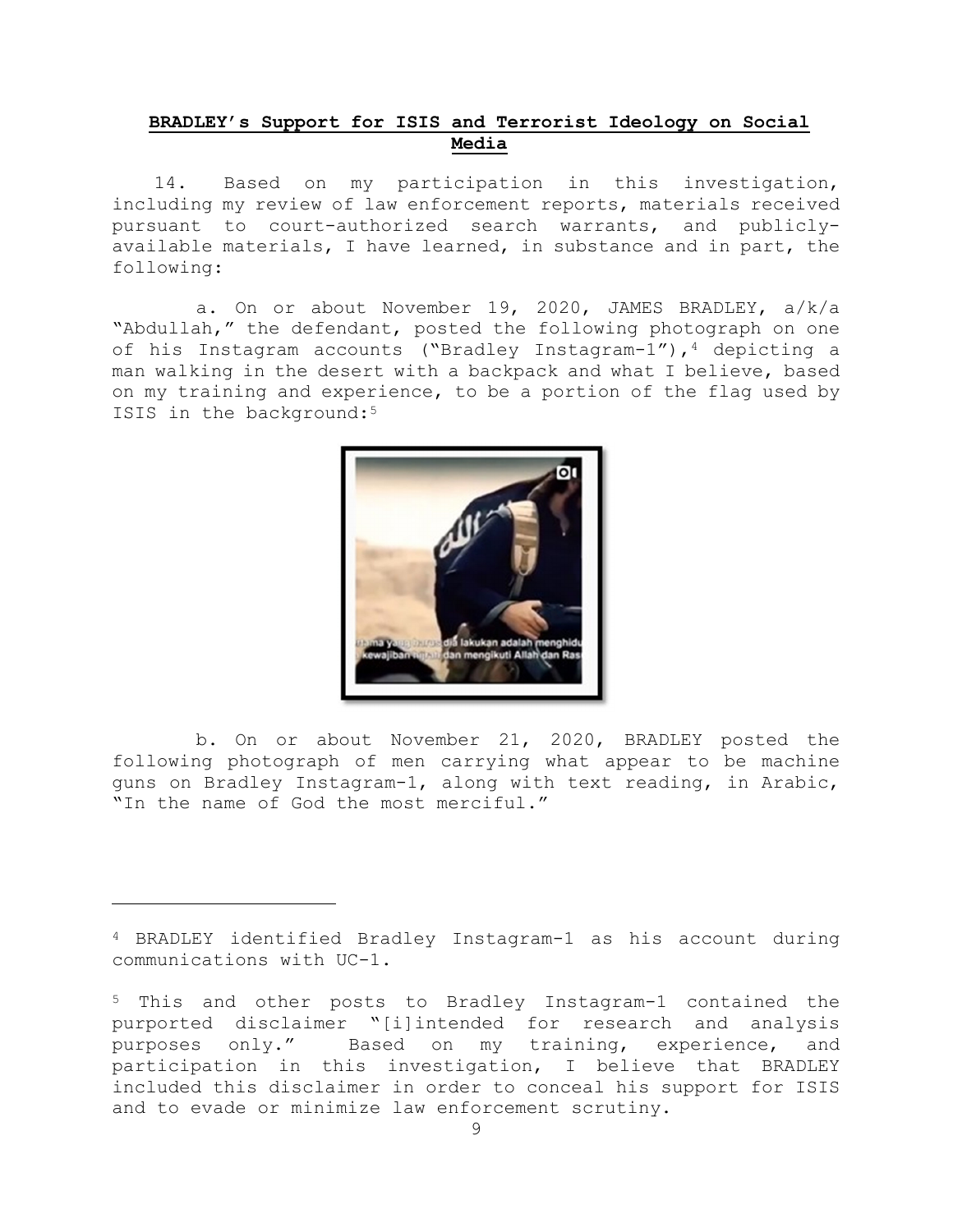

c. On or about November 26, 2020, BRADLEY posted the following photograph on Bradley Instagram-1, depicting, in part, Usama bin Laden:



# **BRADLEY and MUTHANA Attempt to Travel to Join ISIS in the Middle East**

15. Based on my participation in this investigation, including my conversations with UC-1 and UC-2, my review of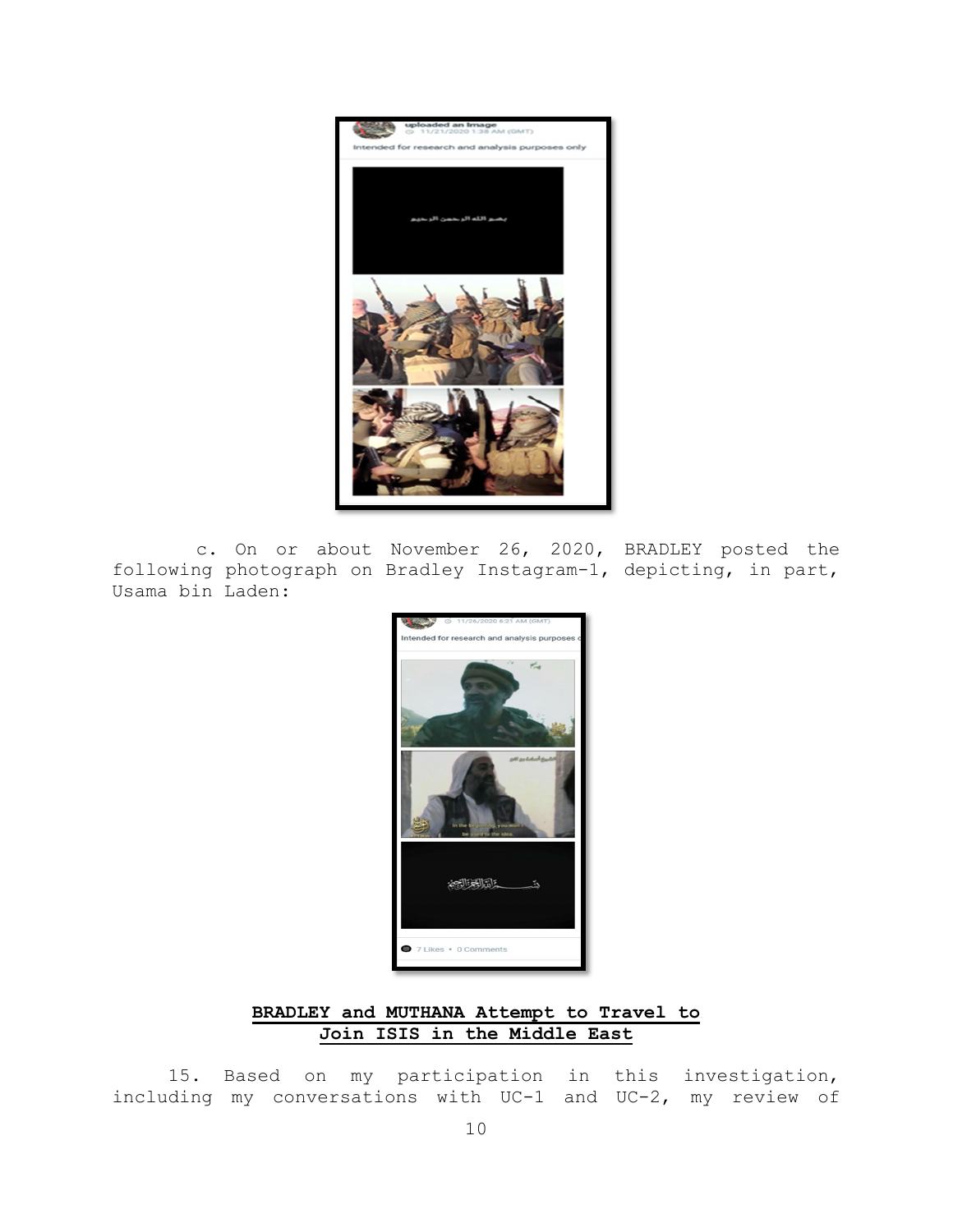recordings made by UC-1 and UC-2, and my review of draft transcripts and summaries of these recordings, I have learned the following, in substance and in part:

a. On or about December 15, 2020, UC-1 met with JAMES BRADLEY,  $a/k/a$  "Abdullah," the defendant, in or around the Bronx, New York. During the course of this meeting, the following occurred, in substance and in part:

i. BRADLEY told UC-1 that an associate had told BRADLEY that BRADLEY would not be allowed to fly on an airplane because of the open criminal case involving Individual-1.

ii. BRADLEY further told UC-1 that it was "bad for them" if he could not fly, because "if I can't leave, they will see that it's bad for them."

iii. UC-1 then asked BRADLEY if "bad for them" was a reference to BRADLEY's "Plan B," a term that BRADLEY had previously used to describe his plan to attack West Point or otherwise commit an act of violence in the United States. BRADLEY responded "yup."

b. On or about January 1, 2021, UC-1 met with BRADLEY in or around the Bronx, New York. During the course of this meeting, the following occurred, in substance and in part:

i. BRADLEY said to UC-1 "bro I am torn between Plan A or Plan B." Based on my participation in this investigation, including my review of recordings and summaries of prior meetings between BRADLEY and UC-1, I believe that BRADLEY was referring to his choice between attempting to travel overseas to join ISIS ("Plan A") or remaining in the United States to conduct an attack ("Plan B").

ii. BRADLEY mentioned to UC-1 a particular University ("University-1") in New York State where he frequently saw Reserve Officer Training Corps ("ROTC") cadets training. BRADLEY stated that he could use his truck and that he along with his "wife" (who I understand to be ARWA MUTHANA, the defendant, based on my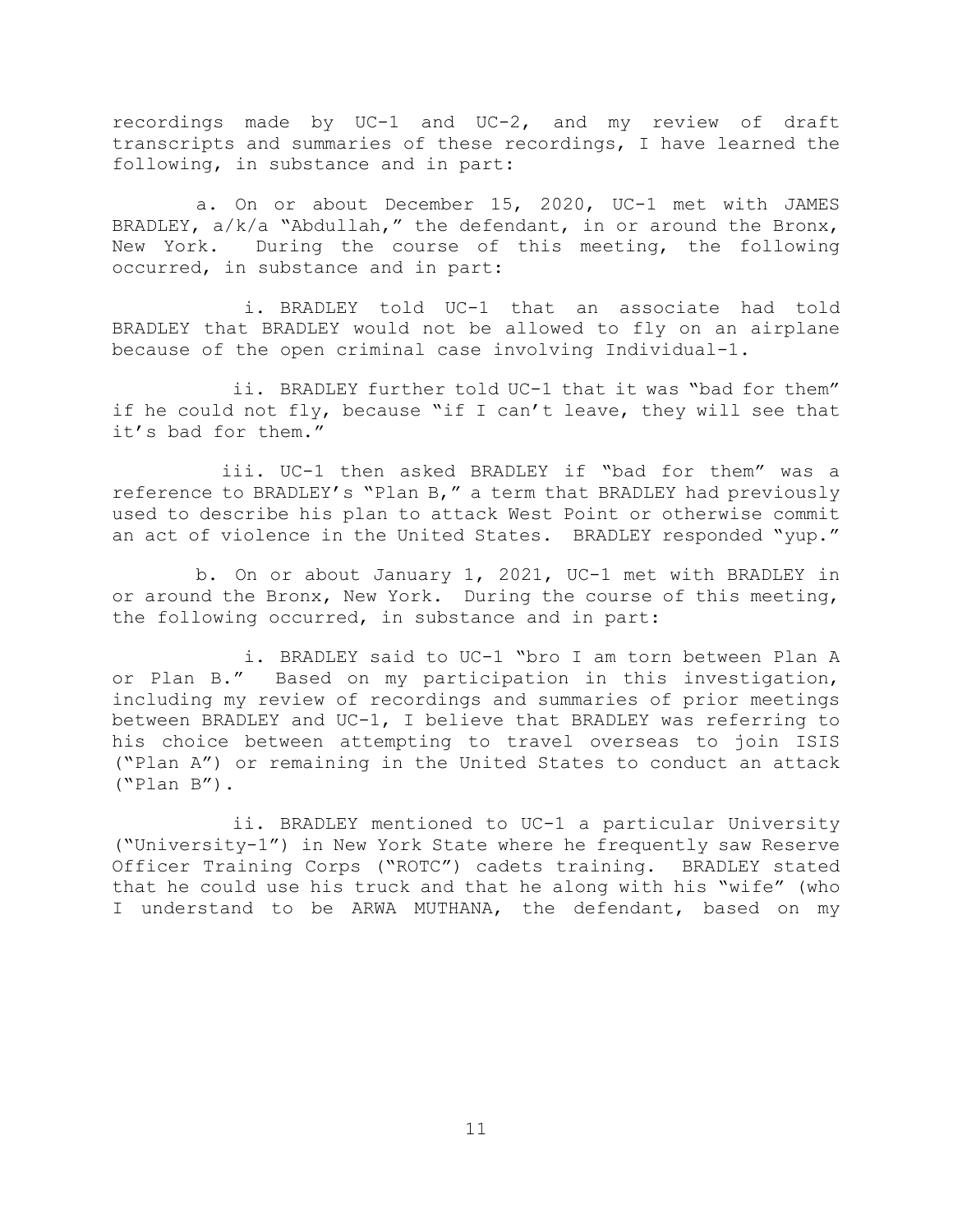training, experience, and participation in this investigation) could take all of the ROTC Officers "out."6

iii. BRADLEY told UC-1 that a former relative from Canada was trying to come to the United States, and that when he arrived, he would "join me and take these guys out," which I believe, based on my training, experience, and participation in this investigation, was referring to the ROTC officers at University-1.

c. On or about January 29, 2021, UC-1 met with BRADLEY in or around the Bronx, New York. During the course of this meeting, the following occurred, in substance and in part:

i. BRADLEY informed UC-1 that "the sister" (which I understand, based on my participation in this investigation, to be a reference to MUTHANA) intended to travel to the United Kingdom later this year.

ii. BRADLEY said he would travel with MUTHANA to the United Kingdom, and then travel to Gambia with MUTHANA so that he could teach. When UC-1 asked BRADLEY if he would join al Qaeda, BRADLEY responded "[n]ot AQ. AQ is over with, man. These people ally with the governments." BRADLEY explained that in Somalia and other places there are "brothers," which I understand, based on my training, experience, and participation in this investigation, to be a reference to ISIS members.

d. On or about February 26, 2021, UC-1 met with BRADLEY in or around the Bronx, New York. During the course of this meeting, the following occurred, in substance and in part:

i. BRADLEY and UC-1 discussed the possibility that BRADLEY and MUTHANA would travel to Yemen via Abu Dhabi, United Arab Emirates.

ii. BRADLEY told UC-1 that he intended to travel to Aden, Yemen, for the purpose of joining the "Islamic [S]tate" and

<sup>6</sup> Based on my participation in this investigation, including my review of law enforcement reports regarding BRADLEY's communications with UC-1, I have learned that BRADLEY and MUTHANA were not married at this time but later were married in an Islamic wedding ceremony in or about late January 2021.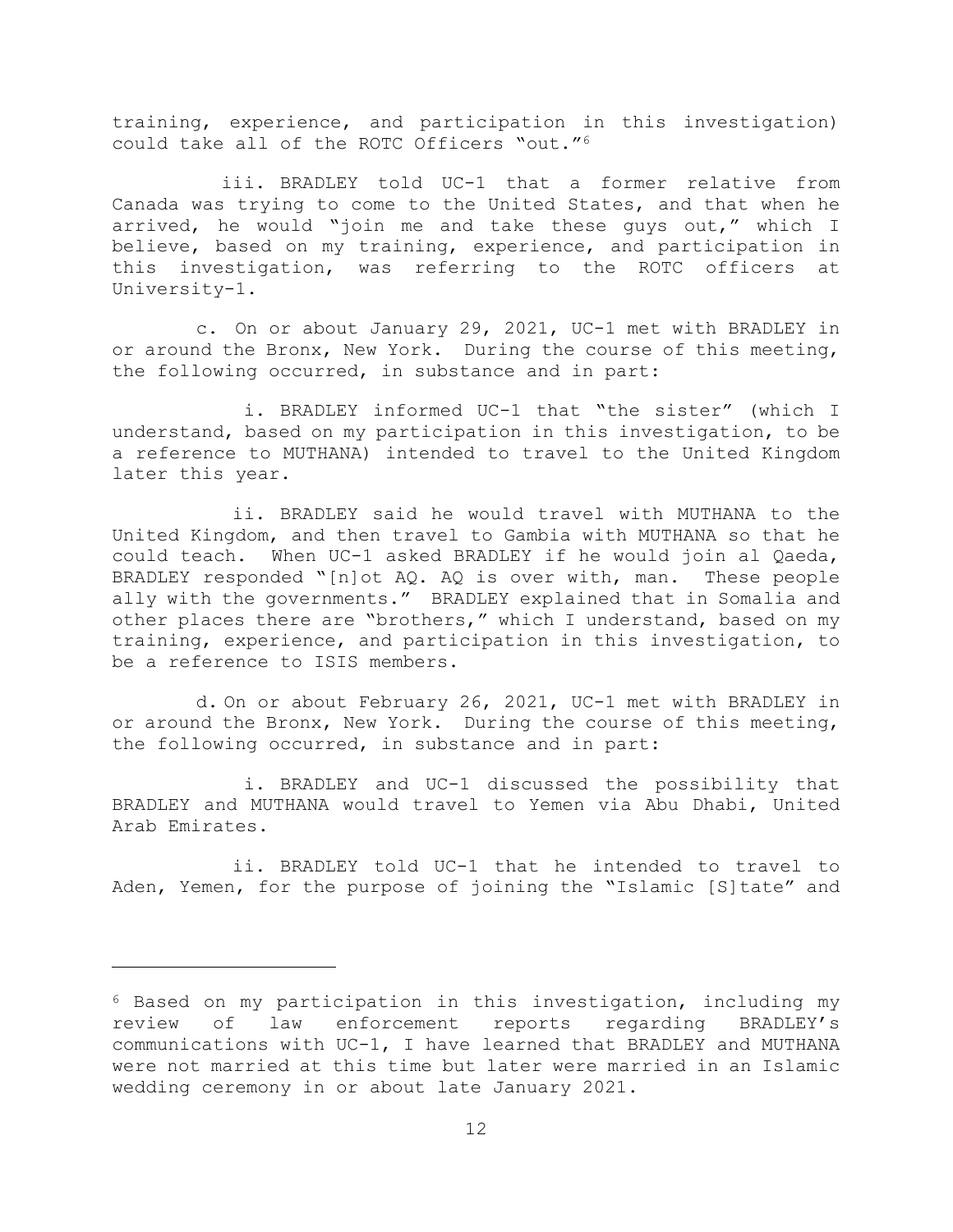"the brothers," *i.e.*, ISIS. In particular, the following exchange, in part, occurred:

- BRADLEY: Aden, that's the name of the place.
- UC-1: That's a town?
- BRADLEY: Yeah, yeah Aden, Abyan . . . Aden, they are going to give victory to Islam, and look who is in Aden today[.]
- UC-1: Who?
- BRADLEY: The Islamic state
- UC-1: They are there?
- BRADLEY: Yeah Inshallah.
- UC-1: That's what I am asking you.
- BRADLEY: That's the only place that they are.
- UC-1: Right now today?
- BRADLEY: Right now today, it's the last territory they have.
- $[\cdot \cdot \cdot \cdot]$
- UC-1: So what I'm saying, are you going to join the brothers in Aden?
- BRADLEY: Yeah well if I found them yeah, but if I don't find them I just keep going to Somalia.

e. On or about March 6, 2021, BRADLEY traveled via commercial airline from New York to Birmingham, Alabama, where he visited MUTHANA.

f. On or about March 7, 2021, BRADLEY and MUTHANA traveled to New York via bus and checked into a hotel in Manhattan, New York ("Hotel-1").

g. On or about March 12, 2021, UC-1 met with BRADLEY in or around the Bronx, New York. During the course of this meeting, the following occurred, in substance and in part: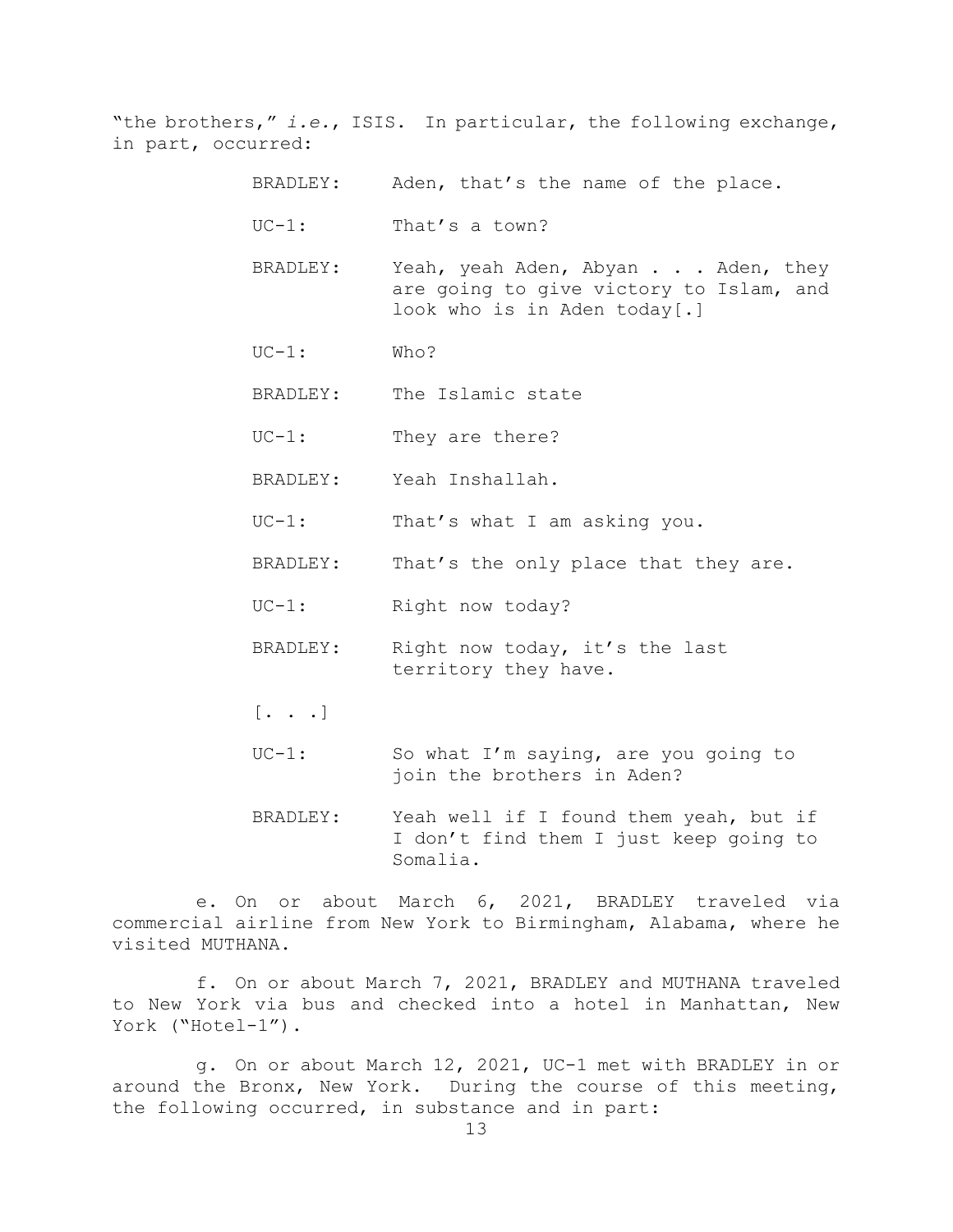i. BRADLEY told UC-1 that BRADLEY and MUTHANA had researched how to get an expedited passport for MUTHANA (who unlike BRADLEY did not have a passport with her in New York), but that BRADLEY believed based on his research that there is a nationwide shutdown of expedited passport appointments due to COVID-19.

ii. BRADLEY raised the possibility of UC-1 helping BRADLEY and MUTHANA get on a cargo ship to travel to Asia or Africa.

iii. UC-1 stated that he could possibly help them get to Morocco on a cargo ship but was not sure. BRADLEY replied that he could make it to Libya, Egypt, or Somalia from Morocco and each of those places was a "war zone" like Yemen. UC-1 asked BRADLEY whether "the brothers" (a reference to ISIS) were there. BRADLEY replied "yes, they are all over."

iv. UC-1 stated to BRADLEY that UC-1 would need a couple of days to speak with his friend and see what the friend could do.

h. On or about March 14, 2021, BRADLEY informed UC-1 via a messaging application that BRADLEY and MUTHANA had made reservations to check into a different hotel located in New Jersey.

i. Later on March 14, 2021, UC-1 drove BRADLEY and MUTHANA to the hotel in New Jersey. During the drive, BRADLEY asked if UC-1 had heard from UC-1's friend in connection with the cargo ship. UC-1 responded that he had not heard back from his friend, but that when UC-1 did hear from the friend, they could talk about it in person.

j. On or about March 17, 2021, UC-1 met with BRADLEY in New Jersey. During the course of this meeting, the following occurred, in substance and in part:

i. BRADLEY asked UC-1, "You got news for me?" to which UC-1 responded, "News from which brother? Passport?"

ii. BRADLEY replied, "Nah bro, the boat man. Allah uh Akhbar [God is great], Alhamdulillah [praise be to God]. My wife was so happy bro." Based on my participation in this investigation, I believe that BRADLEY was referring to MUTHANA.

iii. UC-1 then stated, "Maybe by tomorrow, tomorrow afternoon, I'm not sure, he's going to go give me their contact's phone number who deals with everything, who manages everything." BRADLEY then stated, "Allah uh Akhbar [God is great]."

14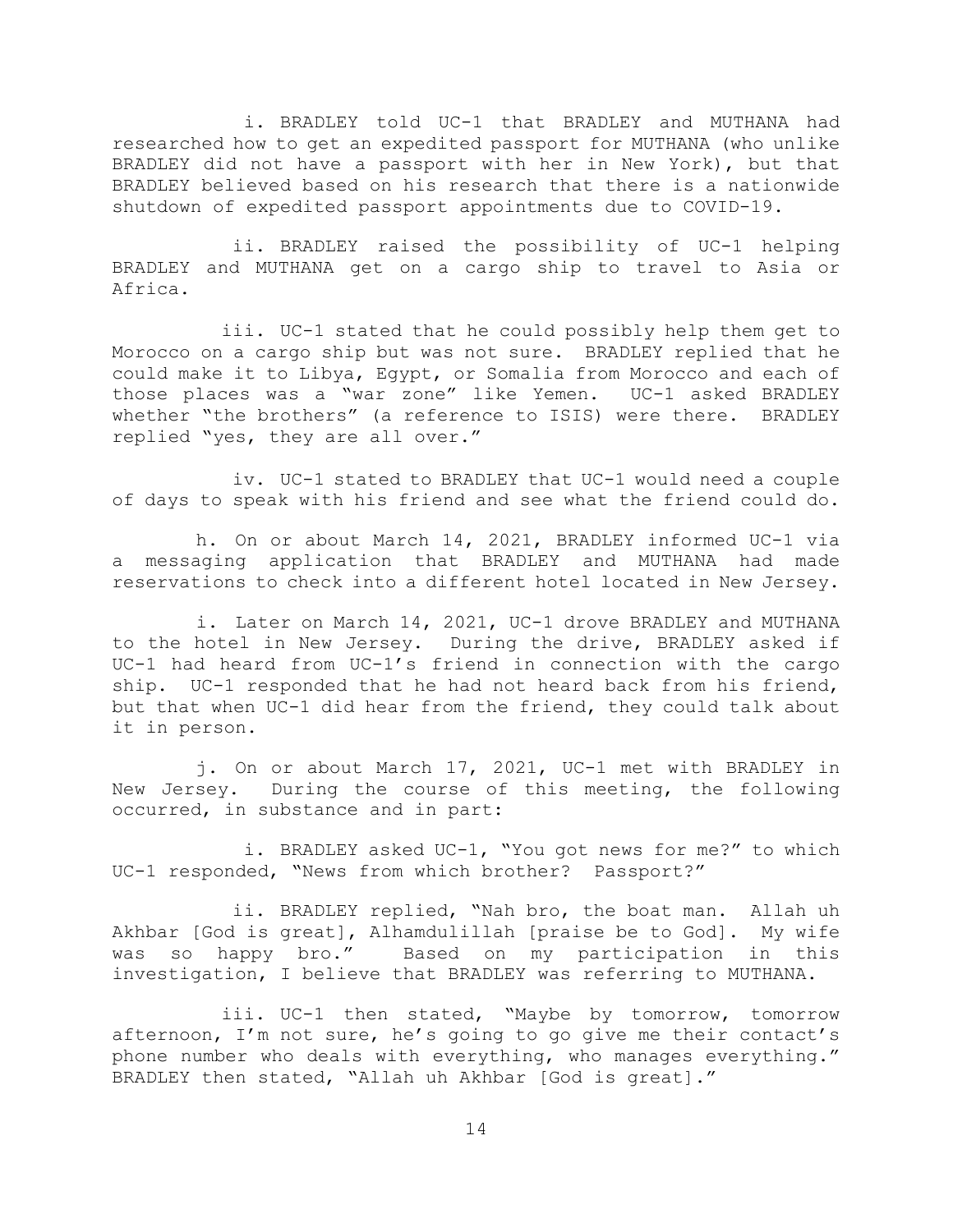iv. UC-1 then stated to BRADLEY, "I am going to give it [the phone number] to you. You are going to call him and I think you'd say something as far as like you're the traveler."

k. On or about March 18, 2021, BRADLEY and UC-1 exchanged a series of electronic messages in which UC-1 provided BRADLEY with a phone number ("Phone Number-1") for UC-1's "friend" who purportedly could facilitate BRADLEY traveling overseas on a cargo ship to join ISIS, and who was in fact UC-2.

l. On or about March 18, 2021, BRADLEY exchanged a series of electronic messages with UC-2 at Phone Number-1. During the course of this message exchange, BRADLEY wrote to UC-2 "[I] was given your number, me and my wife are the travelers." BRADLEY and UC-2 then made plans to meet the following day.

m. On or about the following day, March 19, 2021, UC-2 met with BRADLEY and MUTHANA in New Jersey. During the course of this meeting, the following occurred, in substance and in part:

i. BRADLEY told UC-2 that because BRADLEY could not fly, and MUTHANA did not have a passport, they were looking to travel by cargo ship.

ii. UC-2 asked BRADLEY what his plans were after his "hijrah," an Arabic word meaning "migration." BRADLEY initially responded that he wanted to "maybe like study, or just live, you know." When UC-2 conveyed that BRADLEY would have to be "100% honest" with UC-2 about his true intentions, the following exchange occurred in Arabic, in which BRADLEY explained that, as he had previously informed UC-1, the purpose of his travel to the Middle East was to join and fight for ISIS:

- BRADLEY: . . . after, hijrah to fight among the rank[s] of the Islamic state.
- UC-2: With the Islamic state?
- BRADLEY: God willing.
- UC-2: God willing, with the Islamic state?
- BRADLEY: The state that rules under the Sharia law and fight the enemies.
- UC-2: Thank God, Thank God. . . Now I feel like its worth me taking that risk.
- BRADLEY: May God bless you.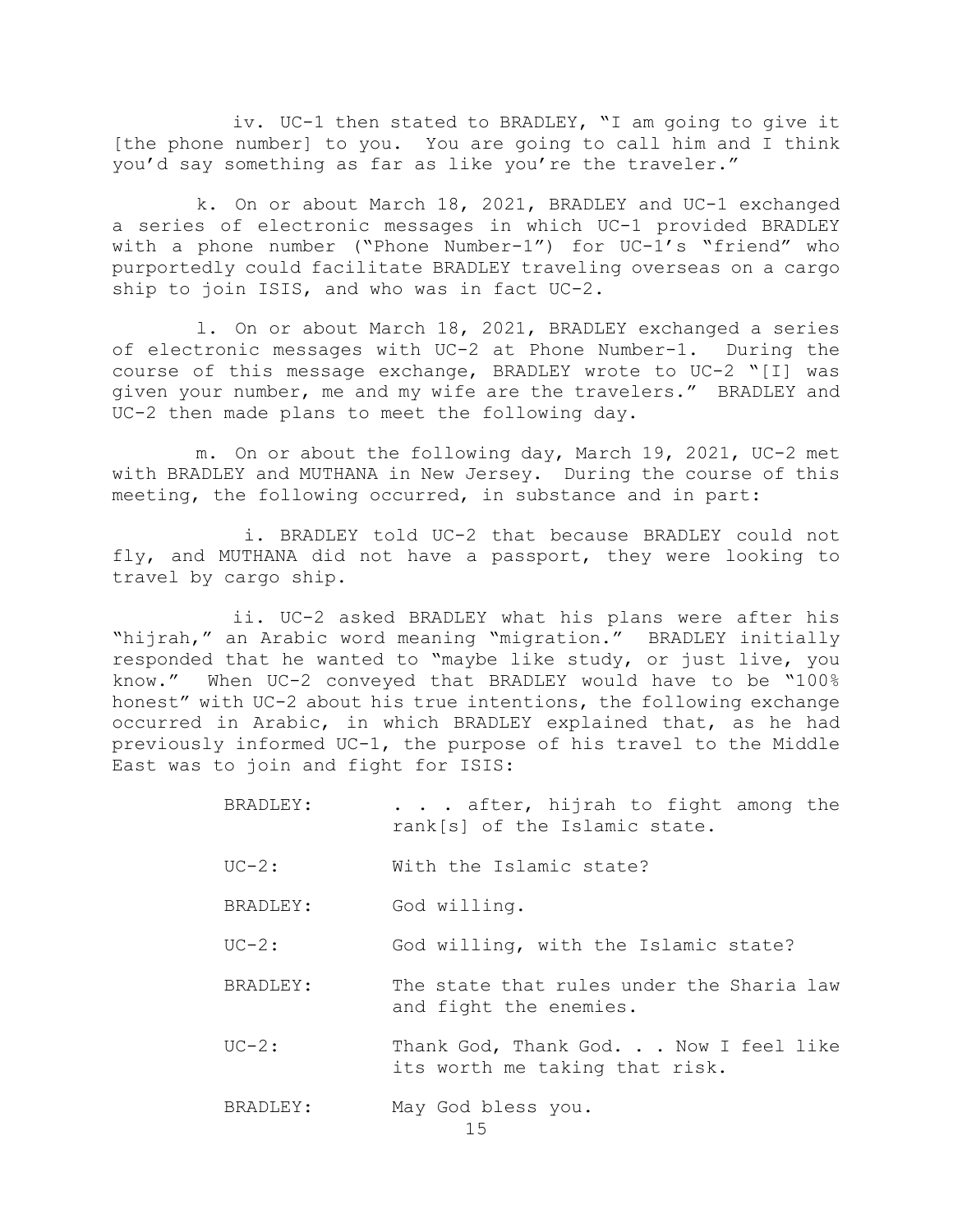UC-2: So now that I know that you are going to the right people, I'm going to do my best to get you there safely.

BRADLEY: May Allah bless you.

n. On or about March 23, 2021, UC-2 met with BRADLEY in New Jersey. During the course of this meeting, the following occurred, in substance and in part:

i. BRADLEY paid UC-2 \$1,000 in cash as travel costs for BRADLEY and MUTHANA to take the cargo ship to Yemen.

ii. BRADLEY told UC-2 that BRADLEY and MUTHANA planned to be "fighting" after arriving in the Middle East. With regard to MUTHANA, BRADLEY stated, "so she told me, when you asked her what you wanted to do, she was shy to tell you fighting."

iii. BRADLEY also explained to UC-2 that he "used to make a lot of different plans." BRADLEY further explained that previously he had wanted to go to Pakistan to buy a gun before traveling to Yemen. BRADLEY told UC-2 that after getting the weapon he had planned to travel to "Khorasan State." Based on my training, experience, and participation in this investigation, I believe that BRADLEY was referring to the Islamic State Khorasan, or IS-K, which is a branch of ISIS active in Iran, Central Asia, Afghanistan, and Pakistan.

iv. BRADLEY told UC-2 that he had a dream that he had given "bay'ah," an Arabic term meaning the oath of allegiance, to Abu Ibrahim al-hashimi al-Qurashi, the current leader of ISIS.

v. BRADLEY told UC-2 that he planned to throw his ID and passport "in the water" during the trip so that "if I were to get arrested what are they gonna say they don't know where I'm from nothing you know, they cant send me back here they got no evidence."

o. On or about March 25, 2021, UC-2 met with BRADLEY in New Jersey. During the course of this meeting, the following occurred, in substance and in part:

i. BRADLEY informed UC-2 that BRADLEY had purchased waterproof clothing and boots for himself and MUTHANA for the trip on the cargo ship.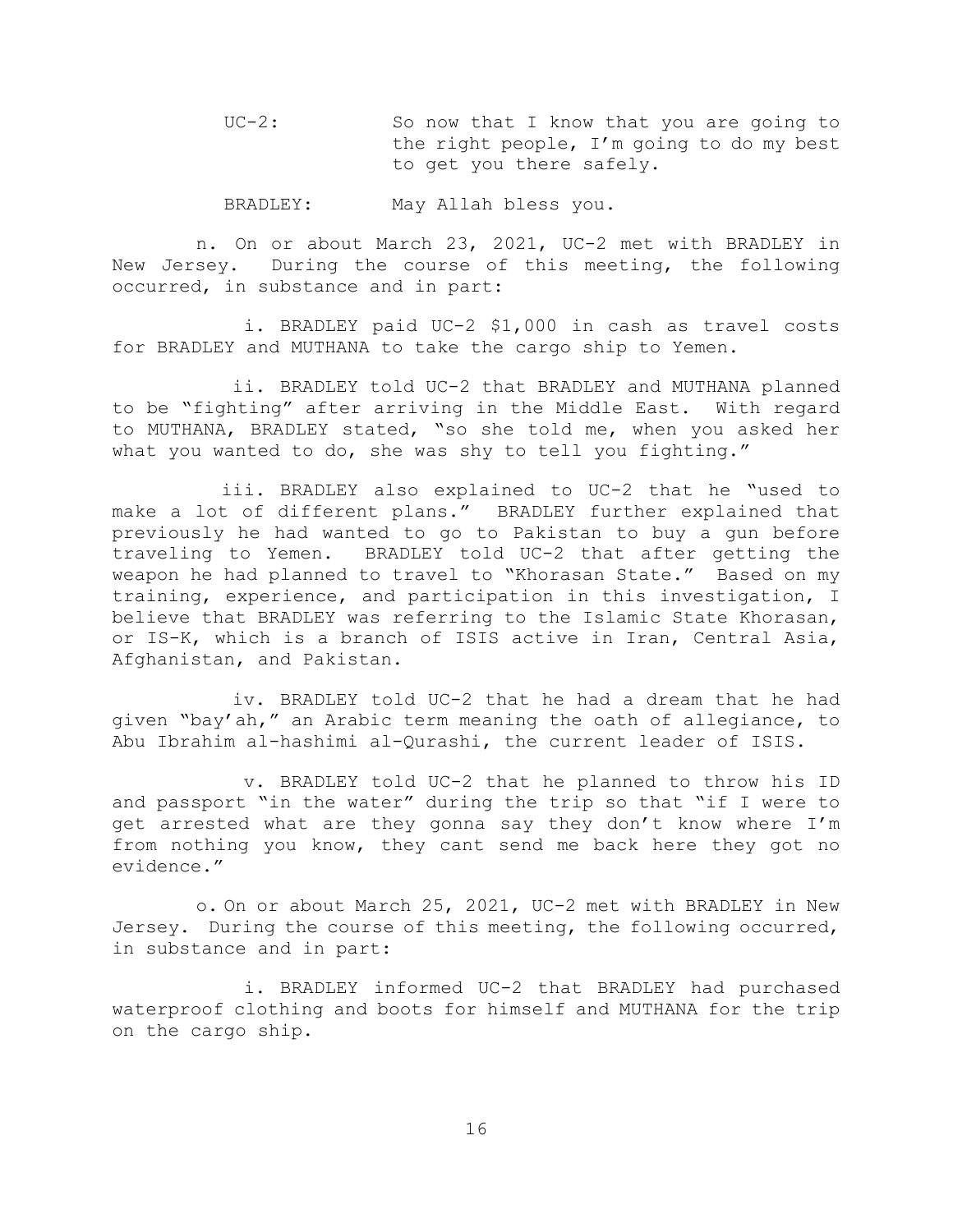ii. UC-2 told BRADLEY that the cargo ship would be leaving on Wednesday, March 31. BRADLEY praised Allah and confirmed he and MUTHANA planned to travel on the ship.

p. On or about March 31, 2021, BRADLEY and MUTHANA traveled to a location in New Jersey for the purpose of meeting with UC-2 and then entering a seaport in order to board a cargo ship that they believed was destined for Yemen. During the course of this meeting, MUTHANA stated to UC-2, in Arabic, regarding her intentions in traveling aboard the cargo ship: "[M]y first intention is Hijra in the sake of Allah. And you know, if Allah has willed, like I mentioned earlier, to fight in sake of Allah. . . ." The following additional exchange also occurred in Arabic, in BRADLEY's presence:

- UC-2: [] Allah is the greatest. . . But do you have a vision of who you want to fight with? Because I spoke to brother Abdullah [BRADLEY] before . . .
- MUTHANA: Yes.
- UC-2: There's many factions in Yemen . . . []
- MUTHANA: The State . . . The Islamic State.
- UC-2: The Islamic state, Allah is great, sister. . . []
- BRADLEY: Glory be to Allah, Allah is Great.

q. Soon thereafter, UC-2 dropped BRADLEY and MUTHANA off at a seaport in Newark, New Jersey. BRADLEY and MUTHANA then walked up a gangplank towards the aforementioned cargo ship that UC-2 had identified for them, at which point the FBI arrested BRADLEY and MUTHANA.

r. Subsequent to the arrests, MUTHANA waived her Miranda rights and stated during an interview, in substance and in part, that she was willing to fight and kill Americans if it was for Allah.

s. On or about March 31, 2021, in connection with a courtauthorized search, the FBI seized from a bedroom previously used by BRADLEY in a residence in or around the Bronx, New York, what appears to be a hand-drawn image of a jihadi flag commonly used by ISIS and a hand-drawn map of the Pakistan region. Written on the